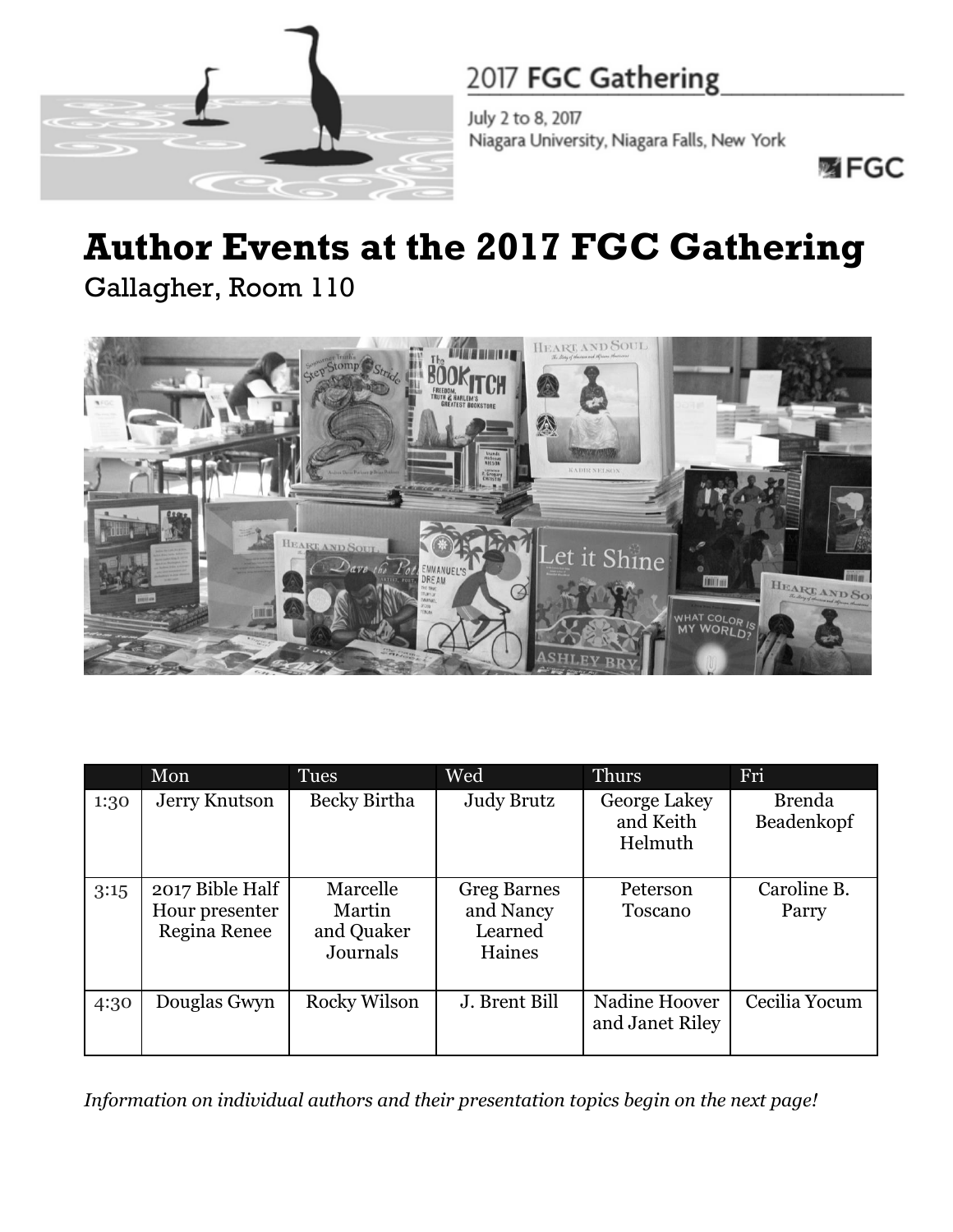

July 2 to 8, 2017 Niagara University, Niagara Falls, New York

网 FGC

#### **MONDAY, JULY 3, 2017\_\_\_\_\_\_\_\_\_\_\_\_\_\_\_\_\_\_\_\_\_\_\_\_\_\_\_\_\_\_\_\_\_\_\_\_\_\_\_**

**Jerry Knutson:** *Individual Spiritual Discernment* 1:30PM – 3:00PM Jerry Knutson has been studying discernment since 1999 – including being a residential student at Pendle Hill and receiving a Masters of Divinity from ESR. He led weeklong workshops at FGC Gatherings on Discernment in 2003 and four on Deepening Your Experience with the Light from 2014 to this year.

#### **Regina Renee:** *FGC Bible Half Hour printed pamphlets and other Biblerelated books* 3:15PM – 4:15PM

Regina Renee Ward identifies as a Christian Friend and attends Mountain View Friends Meeting in Denver, Colorado. She is a public librarian and former public school teacher, passionate about social justice, intellect.

Like the psalmist (Psalm 119:105 NRSV), Regina Renee experiences the Bible as an inspirational guide along life's journey. Bible Half Hour is an opportunity to share together, see how Spirit moves, and discover the ripples that result. Visit her blog online at [friendreginarenee.blogspot.com.](https://friendreginarenee.blogspot.com/)

**Douglas Gwyn:** *The Anti-War: Peace Finds the Purpose of a Peculiar People/Militant Peacemaking in the Manner of Friends* 4:30PM – 5:30PM *The Anti-War* is an exploration of the deeper roots of the Quaker peace testimony. It looks at the peace witness of early Friends and some New Testament texts that shaped it, and aims to help Friends toward a more resistant testimony during unpromising times for peace.

Douglas Gwyn is author of books on early Friends, on the Gospel of John, and on Pendle Hill. His previous book was *A Sustainable Life: Quaker Faith and Practice in the Renewal of Creation* (QuakerPress of FGC, 2014).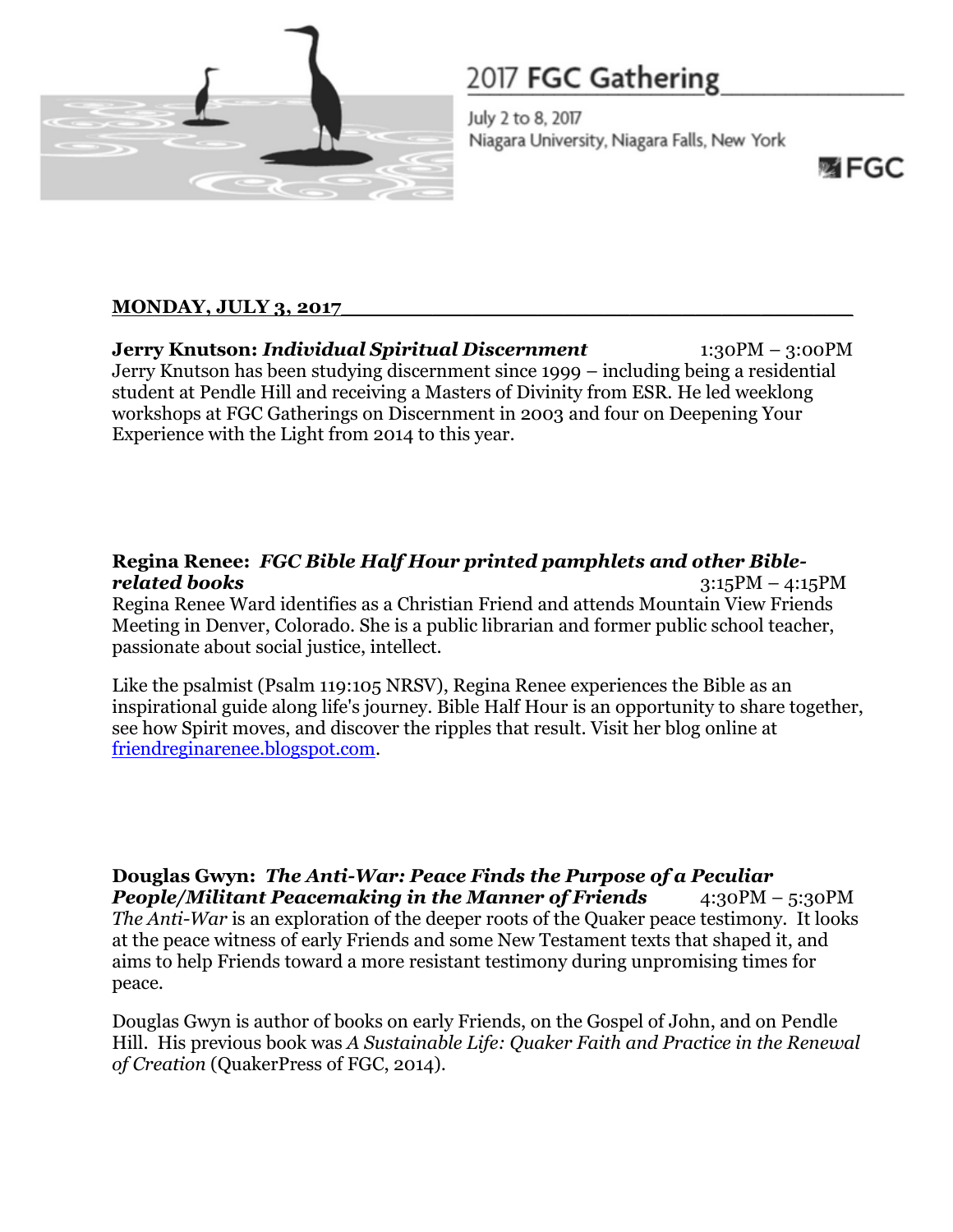

July 2 to 8, 2017 Niagara University, Niagara Falls, New York

哪 FGC

#### **TUESDAY, JULY 4th, 2017\_\_\_\_\_\_\_\_\_\_\_\_\_\_\_\_\_\_\_\_\_\_\_\_\_\_\_\_\_\_\_\_\_\_\_\_\_\_**

### **Becky Birtha:** *Far Apart, Close in Heart* 1:30PM-3:00PM

Becky Birtha has written for both adults and children. Her poetry and short stories were well received in the LGBTQ+ community. Her current book, *Far Apart, Close in Heart*, presents a cross section of children and families and the grief and discomfort that come when a family member is incarcerated. Her other picture books, *Grandmama's Pride* and *Lucky Beans* also express her concern and advocacy for social justice. She and her partner are parents of two young adults. She has been a member of Central Philadelphia Monthly Meeting since 1987. Visit her website at [beckybirtha.net.](http://beckybirtha.net/)

#### **Marcelle Martin and Quaker Journals: Variety of Quaker Journals and Journal Writing** 3:15PM – 4:15PM

Quakers journals are records of how the Divine has been experienced in the lives of Friends. They have been a valuable source of inspiration and guidance. Various Quaker journals will be at the Gathering Store. Marcelle Martin, who quoted from many Quaker journals in her book, *Our Life Is Love*, will speak about the treasures to be found in them. Visit Marcelle's blog online at [awholeheart.com.](https://awholeheart.com/)

#### **Rocky Wilson: The Last Bus to Camden** 4:30PM – 5:30PM

A lover of Walt Whitman's poetry, Wilson has done several full length performances about the Good Grey Poet and actively interprets Whitman in libraries and schools. Wilson also runs a monthly poetry celebration (Pizza & Poetry) that is one of the longest running poetry series in the state. This is his first published book of poetry. Locals know Rocky for his unassuming presence and loving engagement with youth.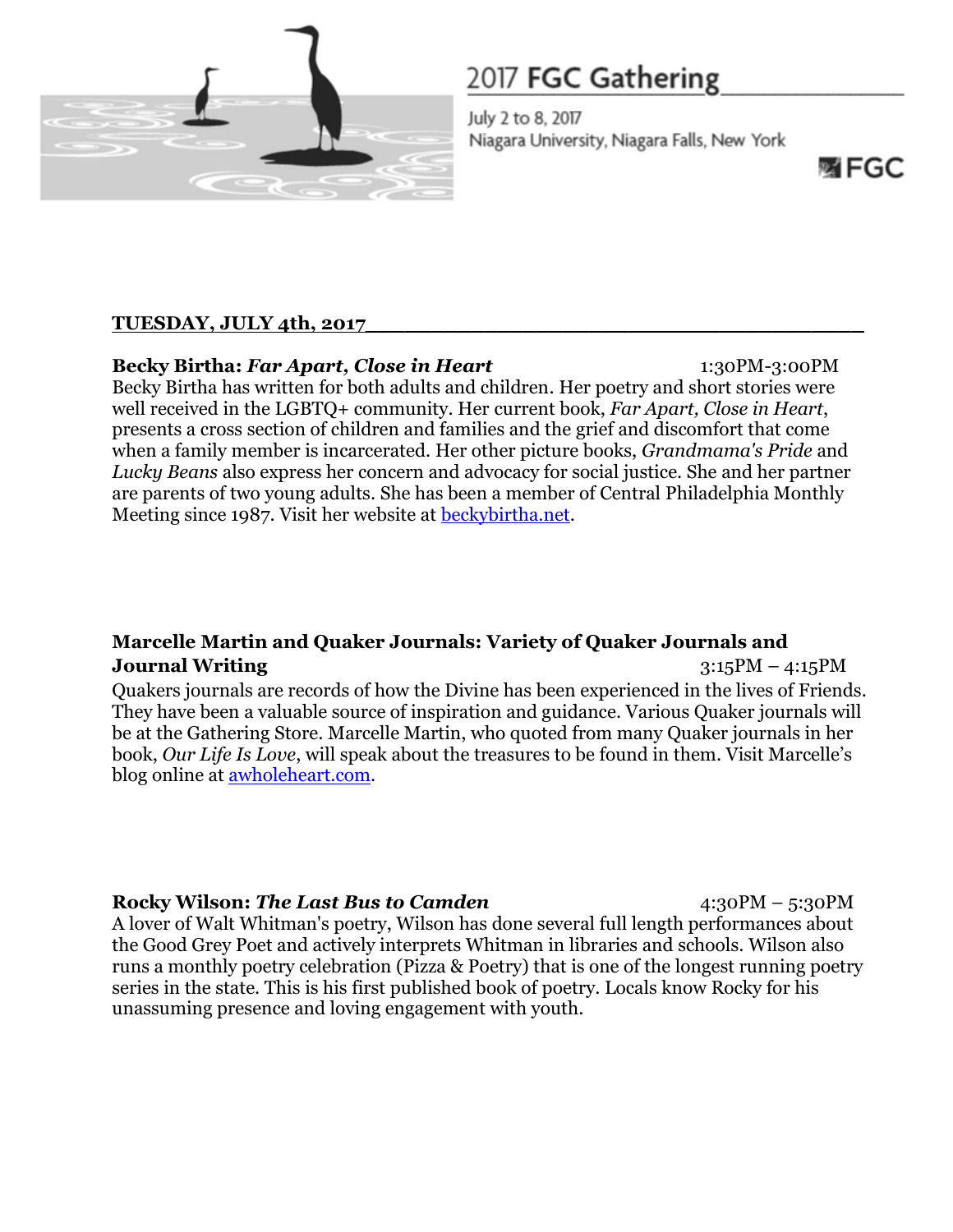

July 2 to 8, 2017 Niagara University, Niagara Falls, New York

网 FGC

#### **WEDNESDAY, JULY 5th, 2017\_\_\_\_\_\_\_\_\_\_\_\_\_\_\_\_\_\_\_\_\_\_\_\_\_\_\_\_\_\_\_\_\_\_\_**

#### **Judy Brutz -** *Series 'Come Away and Pray': God is Love (Volume 1), God is Hope (Volume 2), God is Gracious and Forgiving (Volume 3), God is Light (Volume 4)*1:30PM-3:00PM

Judy Brutz, Speaker, Spiritual Retreat Guide, and Author, lives with her kitty in Idaho. Her career spans hospice chaplaincy, pastoral care and spiritual direction. She is at home in the beauty of nature.

#### **Gregory A. Barnes:** *The AFSC's Memorable Role in the Civil Rights Era* **Nancy Learned Haines:** *We Answered With Love: Pacifist Service in World War I* 3:15PM – 4:15PM

Drawing on his recent Centennial History of the American Friends Service Committee, Greg Barnes will re-acquaint Friends with the first fifty years of the AFSC, when it partnered with many in the public eye. The focus of his talk will be the Civil Rights era, when the organization had its own southern strategy and became a presence in some southern communities. A member of Central Philadelphia Monthly Meeting, Greg carries a ministry of writing on Quaker topics that deserve coverage. In addition to the recent history of the AFSC, he has published *A Biography of Lillian and George Willoughby: Twentieth Century Quaker Peace Activists* ( Edwin Mellen Press, 2007) and *Philadelphia's Arch Street Meeting House: A Biography* (QuakerBridge Media, 2013).

After 17 years in engineering, Nancy Learned Haines has made books. With her spouse, she owned and managed a bookstore, and has now turned to writing. Her successful first book has now been followed by this, stories of the pacifist service lived in World War I.

**J. Brent Bill:** *Holy Silence* 4:30PM – 5:30PM Brent Bill writes, gives workshops, and is part of FGC's staff. When not doing that, he's on a tractor on the fields of Ploughshares Farm - fifty acres of Indiana farmland that is being reclaimed for native hardwood forests and warm season prairie grasses. It's no surprise that after writing about being a 'bad' Quaker he revised *Holy Silence* - An invitation to experience more fully the life-changing power of sacred silence… Visit his website at [www.brentbill.com.](http://www.brentbill.com/)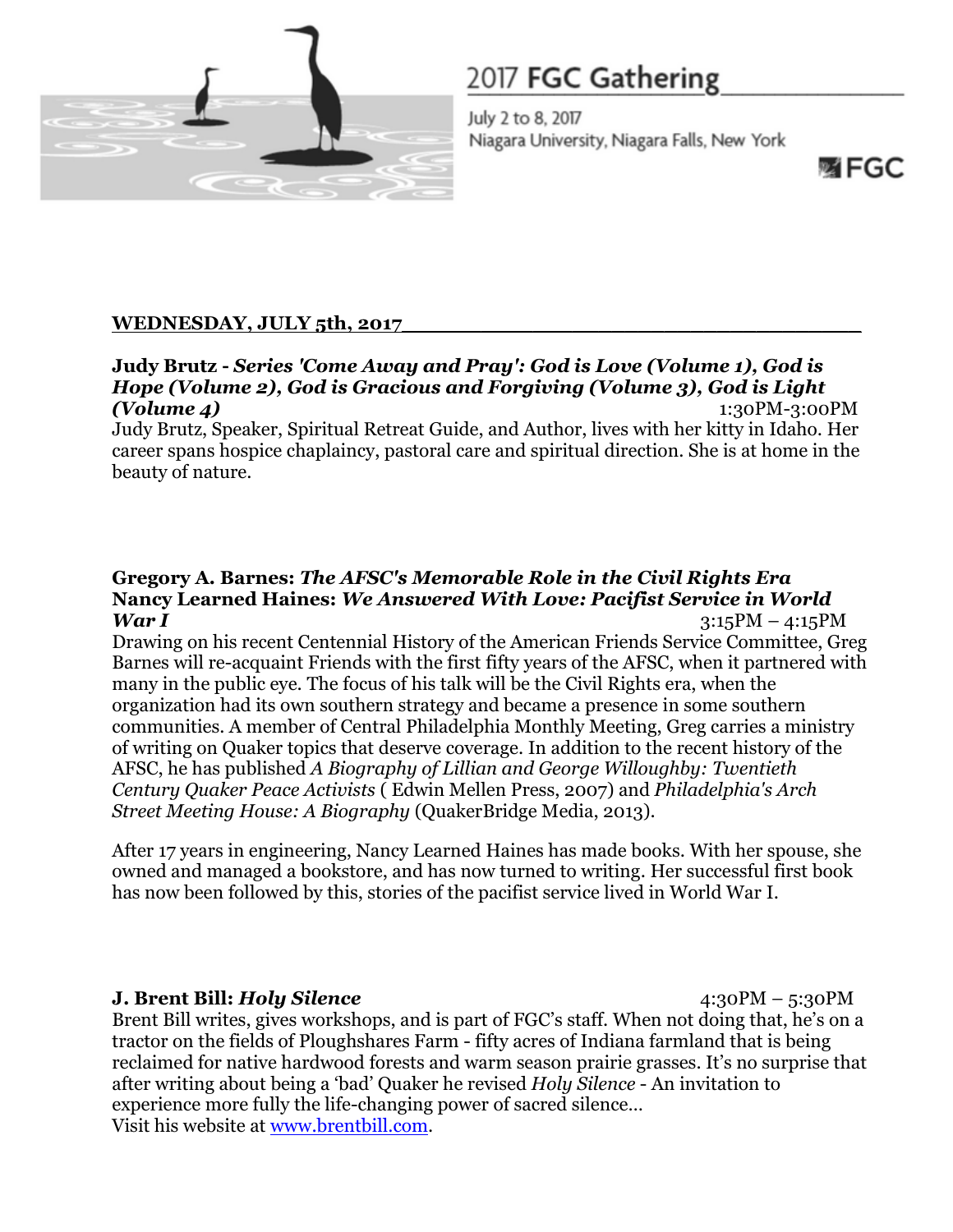

July 2 to 8, 2017 Niagara University, Niagara Falls, New York

哪 FGC

#### **THURSDAY, JULY 6, 2017\_\_\_\_\_\_\_\_\_\_\_\_\_\_\_\_\_\_\_\_\_\_\_\_\_\_\_\_\_\_\_\_\_\_\_\_\_\_**

**George Lakey:** *Viking Economics* **Keith Helmuth:** *Tracking Down Ecological Guidance* 1:30PM – 3:00PM George Lakey lives, works and consults on nonviolent direct action after a professional life of writing, teaching and training. His latest book has galvanized attention in many corners, as he shares his myth-busting research in a book described as a 'fun economics book' by several reviewers.

Keith Helmuth, a founding member of Quaker Institute for the Future, lives in Woodstock, New Brunswick where he now coordinates a community garden project. *Tracking Down Ecological Guidance* maps his experiences in essays, exposing the conflict between the growth economy and ecosystem integrity and focusing on the means of "spiritual survival" the ability to keep working for human betterment and environmental integrity despite the worst that may happen.

#### **Peterson Toscano:** *Transfigurations: Transgressing Gender in the Bible* 3:15PM – 4:15PM

No stranger to the FGC Gathering, Peterson Toscano is a playwright, actor, Bible scholar, blogger, podcaster, and gay activist, and he shares his experiences internationally through various media outlets, especially plays. His talks and performances use comedy and storytelling to explore LGBTQ issues, religion, and climate change. He will present *Transfigurations: Transgressing Gender in the Bible*, a DVD which includes much of the same material covered in his presentations of the Bible Half Hour in 2012.

#### **Nadine Hoover and Janet Riley:** *Power of Goodness: Art and Stories for a Culture of Peace* 4:30PM – 5:30PM

*The Power of Goodness* presents stories collected from the world over: Chechnya, Russia, the Ukraine and Indonesia—a great resource for peace education. Stories of nonviolence and reconciliation, illustrated by children, are compelling to people of any age, with all the emotions, new perspectives and encouragement of small acts that make big differences. Nadine Hoover, Coordinator of Friends Peace Teams Asia West Pacific, will share the work of putting this collection together, with Janet (Riley) Moles, founder of Power of Goodness Project. Learn more online at [www.consciencestudio.com/index.php?q=pub-PoG.](http://www.consciencestudio.com/index.php?q=pub-PoG)